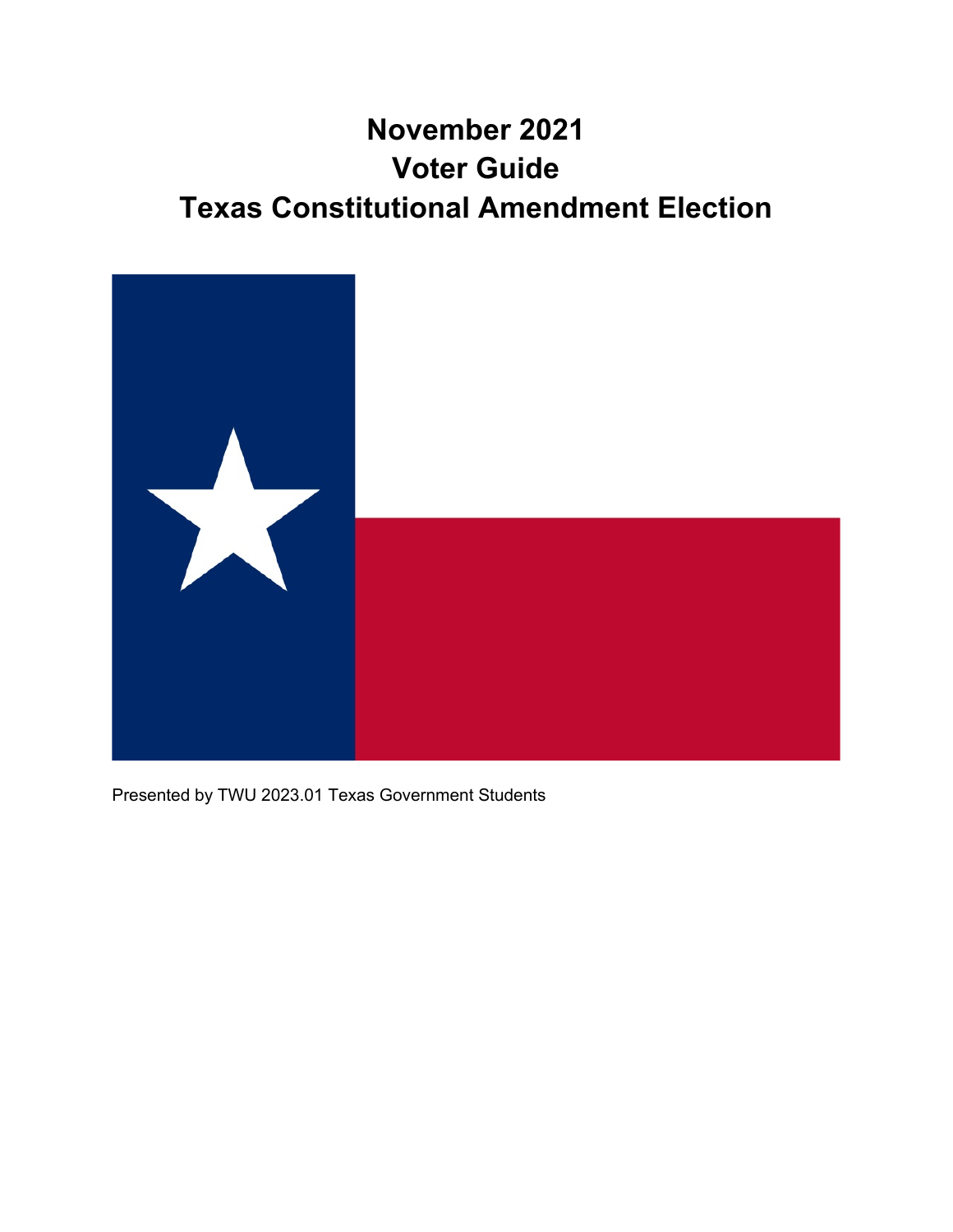## **Voter Guide: Texas Constitutional Amendment Election**

Welcome, and thank you for taking time to learn about the ballot issues facing you in the election this November! We have done a lot of research about the proposed Constitutional Amendments, and we encourage you to use this guide to learn more about your options. For each proposed amendment, we have offered an explanation of the issues, as well as information about who might support or oppose the amendment, and why.

This guide may or may not fully reflect the ballot you will see at the voting booth this November, depending on where your residency is located. For this reason, we also provide you with tips and resources for learning about all the possible choices you'll see on your ballot, and advice on how to be a successful voter.

Sincerely,

Dr. Clare Brock, Angelique Sohn, and the students of TWU's 2023.01 Texas Government Class

 $\mathcal{L}_\text{max} = \mathcal{L}_\text{max} = \mathcal{L}_\text{max} = \mathcal{L}_\text{max} = \mathcal{L}_\text{max} = \mathcal{L}_\text{max} = \mathcal{L}_\text{max} = \mathcal{L}_\text{max} = \mathcal{L}_\text{max} = \mathcal{L}_\text{max} = \mathcal{L}_\text{max} = \mathcal{L}_\text{max} = \mathcal{L}_\text{max} = \mathcal{L}_\text{max} = \mathcal{L}_\text{max} = \mathcal{L}_\text{max} = \mathcal{L}_\text{max} = \mathcal{L}_\text{max} = \mathcal{$ 

### Voting Information  $\mathcal{L}_\mathcal{L} = \{ \mathcal{L}_\mathcal{L} = \{ \mathcal{L}_\mathcal{L} = \{ \mathcal{L}_\mathcal{L} = \{ \mathcal{L}_\mathcal{L} = \{ \mathcal{L}_\mathcal{L} = \{ \mathcal{L}_\mathcal{L} = \{ \mathcal{L}_\mathcal{L} = \{ \mathcal{L}_\mathcal{L} = \{ \mathcal{L}_\mathcal{L} = \{ \mathcal{L}_\mathcal{L} = \{ \mathcal{L}_\mathcal{L} = \{ \mathcal{L}_\mathcal{L} = \{ \mathcal{L}_\mathcal{L} = \{ \mathcal{L}_\mathcal{$

#### **For Denton County Voters:**

\*\*Last day to register is October 4th, 2021

#### **Early Voting Dates:**

| October 18- October 23, 2021 | $8:00$ a.m. $-5:00$ p.m  |
|------------------------------|--------------------------|
| October 24                   | 11:00 a.m. $-$ 4:00 p.m. |
| October 25-29                | $7:00$ a.m. $-7:00$ p.m. |

#### **Denton Voting locations:**

| <b>Denton Civic Center</b>                       | 321 E. McKinney St; Meeting Room #1 |
|--------------------------------------------------|-------------------------------------|
| Denton County Elections Administration           | 701 Kimberly Dr.; Multipurpose Room |
| North Branch Library                             | 3020 N. Locust St.; Meeting Room    |
| Robson Ranch Creative Arts and Technology Center | 9404 Ed Robson Cir.; Front Hallway  |
| University of North Texas - Gateway Center       | 801 North Texas Blvd.; Room 52      |

These locations and others can be found at https://www.votedenton.gov/wpcontent/uploads/2021/09/1121\_EV\_Locations.pdf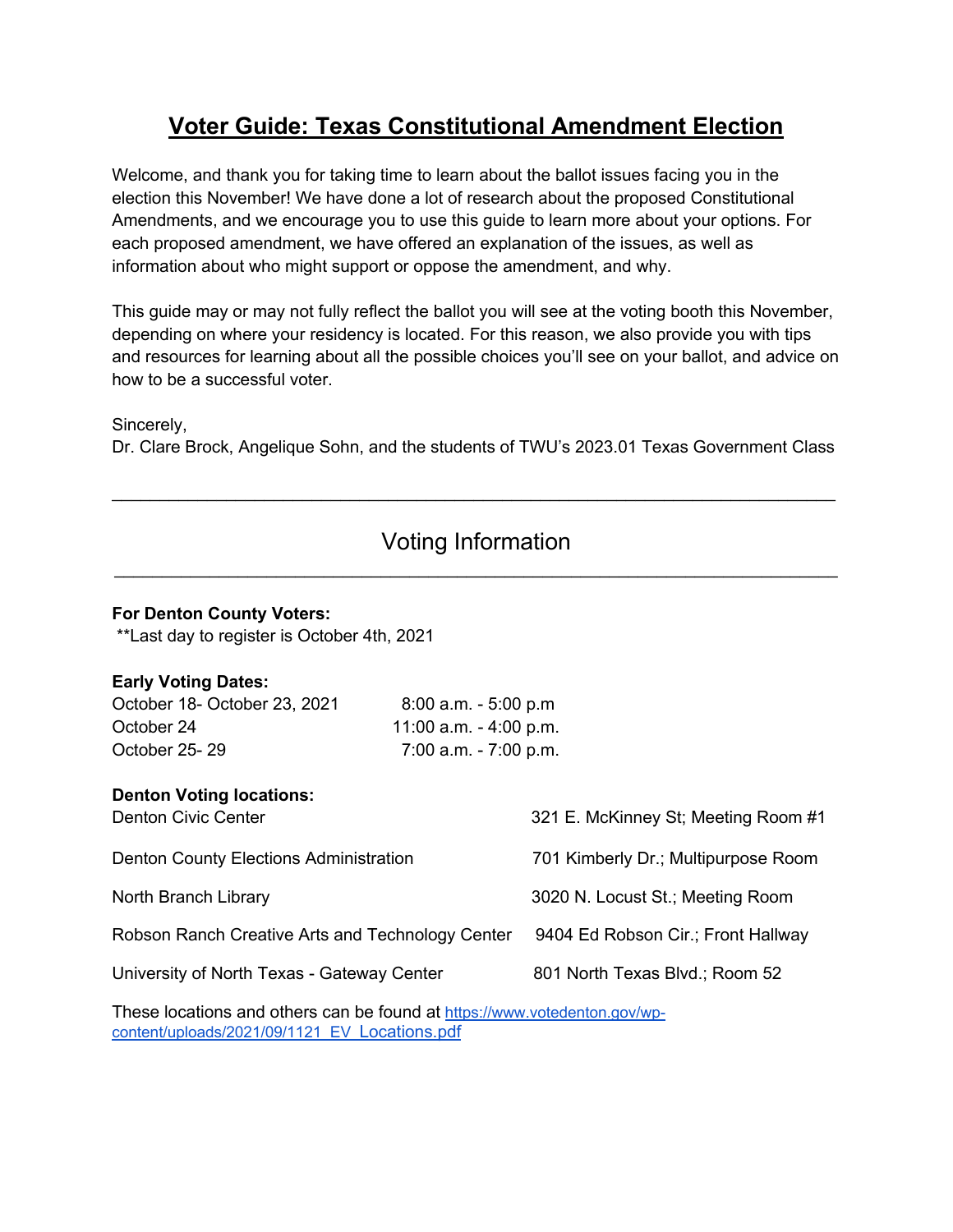#### **Additional online resources for election information:**

To find additional voting offices, please check out the County Clerk or County Elections Administrator. https://www.sos.state.tx.us/elections/voter/county.shtml

Additional Denton Voting Locations can be found using the following links: https://www.votedenton.gov/precinct-lookup-by-address/#Search

You can also access this polling place locator, if you are unsure of where to vote: https://www.vote.org/polling-place-locator/

During early voting you may vote at any designated polling location. On election day you must vote at your designated precinct location, which can be found on your Voter Registration Card or when you look up your sample ballot (see below).

 $\mathcal{L}_\text{max} = \mathcal{L}_\text{max} = \mathcal{L}_\text{max} = \mathcal{L}_\text{max} = \mathcal{L}_\text{max} = \mathcal{L}_\text{max} = \mathcal{L}_\text{max} = \mathcal{L}_\text{max} = \mathcal{L}_\text{max} = \mathcal{L}_\text{max} = \mathcal{L}_\text{max} = \mathcal{L}_\text{max} = \mathcal{L}_\text{max} = \mathcal{L}_\text{max} = \mathcal{L}_\text{max} = \mathcal{L}_\text{max} = \mathcal{L}_\text{max} = \mathcal{L}_\text{max} = \mathcal{$ 

### Things to Know  $\mathcal{L}_\mathcal{L} = \{ \mathcal{L}_\mathcal{L} = \{ \mathcal{L}_\mathcal{L} = \{ \mathcal{L}_\mathcal{L} = \{ \mathcal{L}_\mathcal{L} = \{ \mathcal{L}_\mathcal{L} = \{ \mathcal{L}_\mathcal{L} = \{ \mathcal{L}_\mathcal{L} = \{ \mathcal{L}_\mathcal{L} = \{ \mathcal{L}_\mathcal{L} = \{ \mathcal{L}_\mathcal{L} = \{ \mathcal{L}_\mathcal{L} = \{ \mathcal{L}_\mathcal{L} = \{ \mathcal{L}_\mathcal{L} = \{ \mathcal{L}_\mathcal{$

- Bring acceptable photo ID; which includes Drivers License, Passport, U.S. Citizenship Certificate, Military ID, Handgun License, Election ID, and Personal ID card.
- You must be registered in the county you plan to vote in.
- Don't wear any clothing, merch, etc affiliated with any specific political party. You could potentially be turned away for this.
- Do not attempt to block other voters from the ballot box, under any circumstances. This is illegal.
- Don't ask others at the polls who they're voting for, don't share your own vote; this is for safety reasons.
- Don't be rude to other voters that are putting in their polls.
- Make sure to do your research on the candidates you're voting for, and the issues they're addressing!
- Feel free to wear your "Vote!" shirt! :)

### Ballot Lookup  $\mathcal{L}_\mathcal{L} = \mathcal{L}_\mathcal{L} = \mathcal{L}_\mathcal{L} = \mathcal{L}_\mathcal{L} = \mathcal{L}_\mathcal{L} = \mathcal{L}_\mathcal{L} = \mathcal{L}_\mathcal{L} = \mathcal{L}_\mathcal{L} = \mathcal{L}_\mathcal{L} = \mathcal{L}_\mathcal{L} = \mathcal{L}_\mathcal{L} = \mathcal{L}_\mathcal{L} = \mathcal{L}_\mathcal{L} = \mathcal{L}_\mathcal{L} = \mathcal{L}_\mathcal{L} = \mathcal{L}_\mathcal{L} = \mathcal{L}_\mathcal{L}$

 $\mathcal{L}_\mathcal{L} = \mathcal{L}_\mathcal{L} = \mathcal{L}_\mathcal{L} = \mathcal{L}_\mathcal{L} = \mathcal{L}_\mathcal{L} = \mathcal{L}_\mathcal{L} = \mathcal{L}_\mathcal{L} = \mathcal{L}_\mathcal{L} = \mathcal{L}_\mathcal{L} = \mathcal{L}_\mathcal{L} = \mathcal{L}_\mathcal{L} = \mathcal{L}_\mathcal{L} = \mathcal{L}_\mathcal{L} = \mathcal{L}_\mathcal{L} = \mathcal{L}_\mathcal{L} = \mathcal{L}_\mathcal{L} = \mathcal{L}_\mathcal{L}$ 

Identify the issues you will be voting on!

- If you are in Denton county, you can find local issues using this Simple ballot lookup: https://www.votedenton.gov/voter-lookup/#VoterEligibilitySearch
	- You will **need** either a Voter ID number OR;
	- Your First Name, Last Name and DOB (date of birth)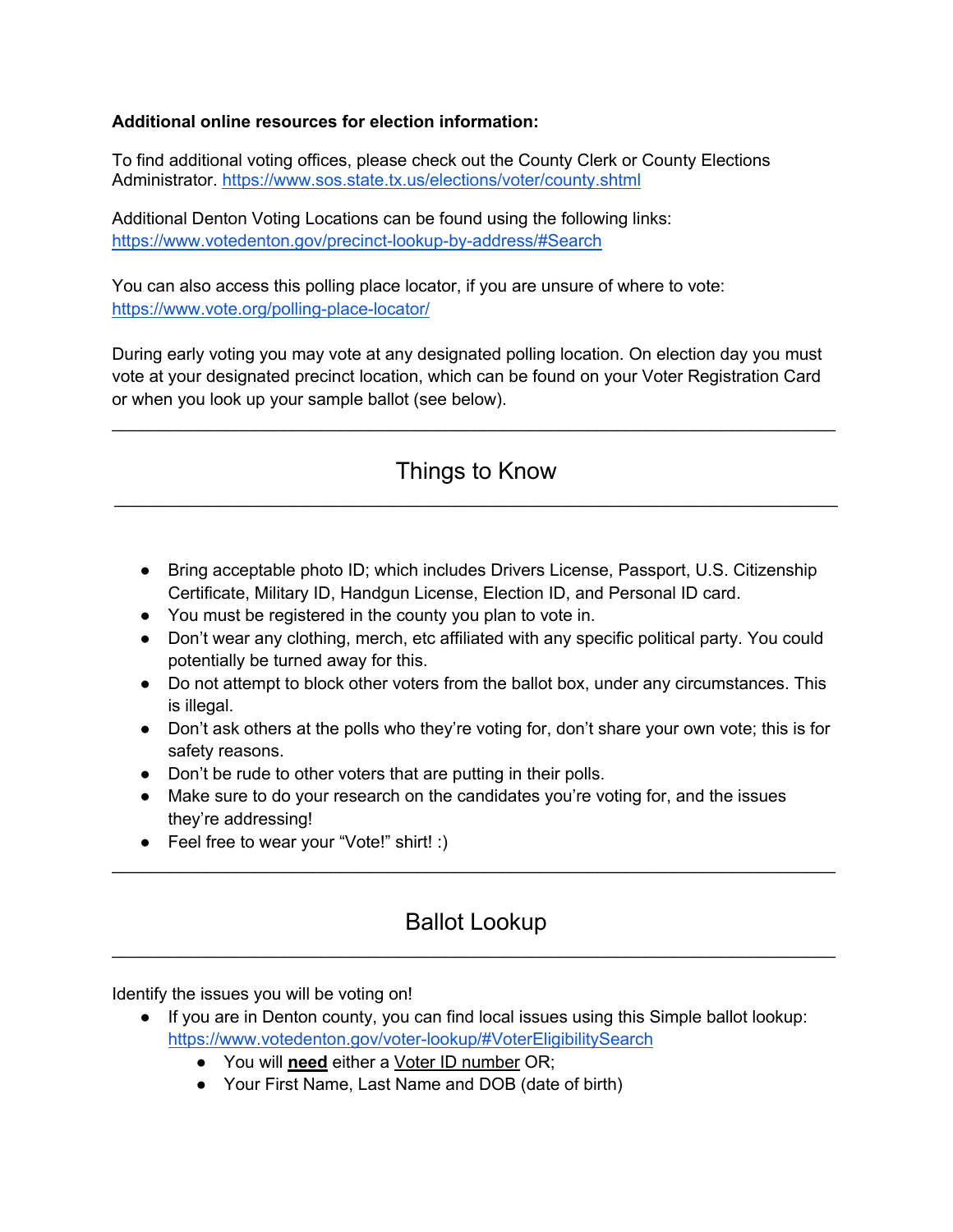### Voter Registration  $\mathcal{L}_\text{max} = \mathcal{L}_\text{max} = \mathcal{L}_\text{max} = \mathcal{L}_\text{max} = \mathcal{L}_\text{max} = \mathcal{L}_\text{max} = \mathcal{L}_\text{max} = \mathcal{L}_\text{max} = \mathcal{L}_\text{max} = \mathcal{L}_\text{max} = \mathcal{L}_\text{max} = \mathcal{L}_\text{max} = \mathcal{L}_\text{max} = \mathcal{L}_\text{max} = \mathcal{L}_\text{max} = \mathcal{L}_\text{max} = \mathcal{L}_\text{max} = \mathcal{L}_\text{max} = \mathcal{$

 $\mathcal{L}_\mathcal{L} = \mathcal{L}_\mathcal{L} = \mathcal{L}_\mathcal{L} = \mathcal{L}_\mathcal{L} = \mathcal{L}_\mathcal{L} = \mathcal{L}_\mathcal{L} = \mathcal{L}_\mathcal{L} = \mathcal{L}_\mathcal{L} = \mathcal{L}_\mathcal{L} = \mathcal{L}_\mathcal{L} = \mathcal{L}_\mathcal{L} = \mathcal{L}_\mathcal{L} = \mathcal{L}_\mathcal{L} = \mathcal{L}_\mathcal{L} = \mathcal{L}_\mathcal{L} = \mathcal{L}_\mathcal{L} = \mathcal{L}_\mathcal{L}$ 

\*Remember you must be registered to vote 30 days before election day!\*

**Requirements to register:** All steps must be completed 30 days prior to election day.

(1) Must be 18 or older to by by the election day

(2) You are a resident of the county where you submitted your application

(3) You are a United States citizen

(4) You are not convicted a felon

(5) Must be mentally capable to vote (finalized decision appointed by court)

(6) Have valid Voter ID https://www.votetexas.gov/register-to-vote/need-id.html

(7) Cannot register online OR on the same day; must either register in person or fill the form out online and then print and mail it in. Additionally, applications are available in other locations like high schools, the county's voter registrar's office, and libraries.

\*Must have at least one acceptable form of photo identification\*

Link for Denton County Voter Registration: https://www.votedenton.gov/voter-registration/

#### **For all voters:**

- Registration Days:
	- Last day to register: **October 4, 2021**
	- Last day to receive application for ballot by Monday: **October 22, 2021**
	- Last day to receive FPCA: **October 22, 2021**
- Voting Days:
	- First day of early voting: **October 18, 2021**
	- Last day of early voting: **October 29, 2021**
	- Last day to receive ballot by mail: **November 2, 2021**
	- **Election day: November 2, 2021**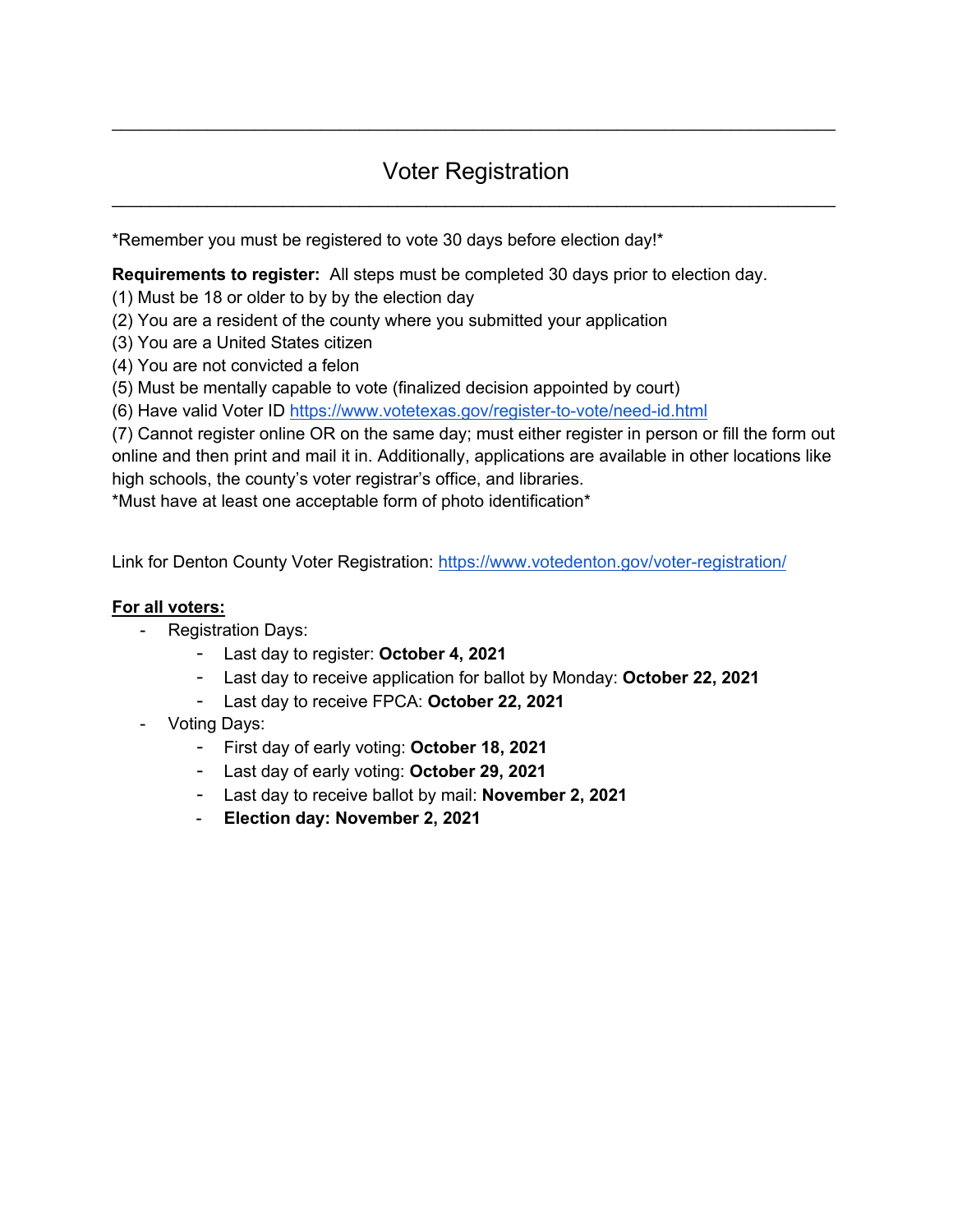**Appears on ballot as:** "The constitutional amendment authorizing the professional sports team charitable foundations of organizations sanctioned by the Professional Rodeo Cowboys Association or the Women's Professional Rodeo Association to conduct charitable raffles at rodeo venues."<sup>1</sup>

During the 2021 legislative session, Texas State Legislature passed House Bill 3012 (HB 3012)

**Explanation:** Proposition 1 would amend the Texas Constitution to authorize professional sports team charitable foundations to conduct raffles at rodeo venues. The amendment would include professional rodeo sports teams such as the Professional Rodeo Cowboy Association and the Women's Professional Rodeo Association to be recognized as professional sports teams alongside any professional sports team defined by law, so they would be able to hold raffles.

### **Arguments in favor:**

- Professional Sports charity organizations are allowed to hold raffles, specifically like those associated with the NFL, NBA, NHL etc.
- Raffles can generate profit for charities, to be contributed towards youth scholarships, local recreation centers etc.

### **Arguments Against:**

- Raffles are another form of gambling which has negatively affected some Texas Families.
- This form of gambling could eventually be extended beyond professional sports to many other organizations.

<sup>&</sup>lt;sup>1</sup> League of Women Voters Of Hays County. (2021). "Texas Constitutional Amendments on the 2021 Ballot." Retrieved from: https://my.lwv.org/texas/hays-county/article/texas-constitutional-amendments-2021-ballot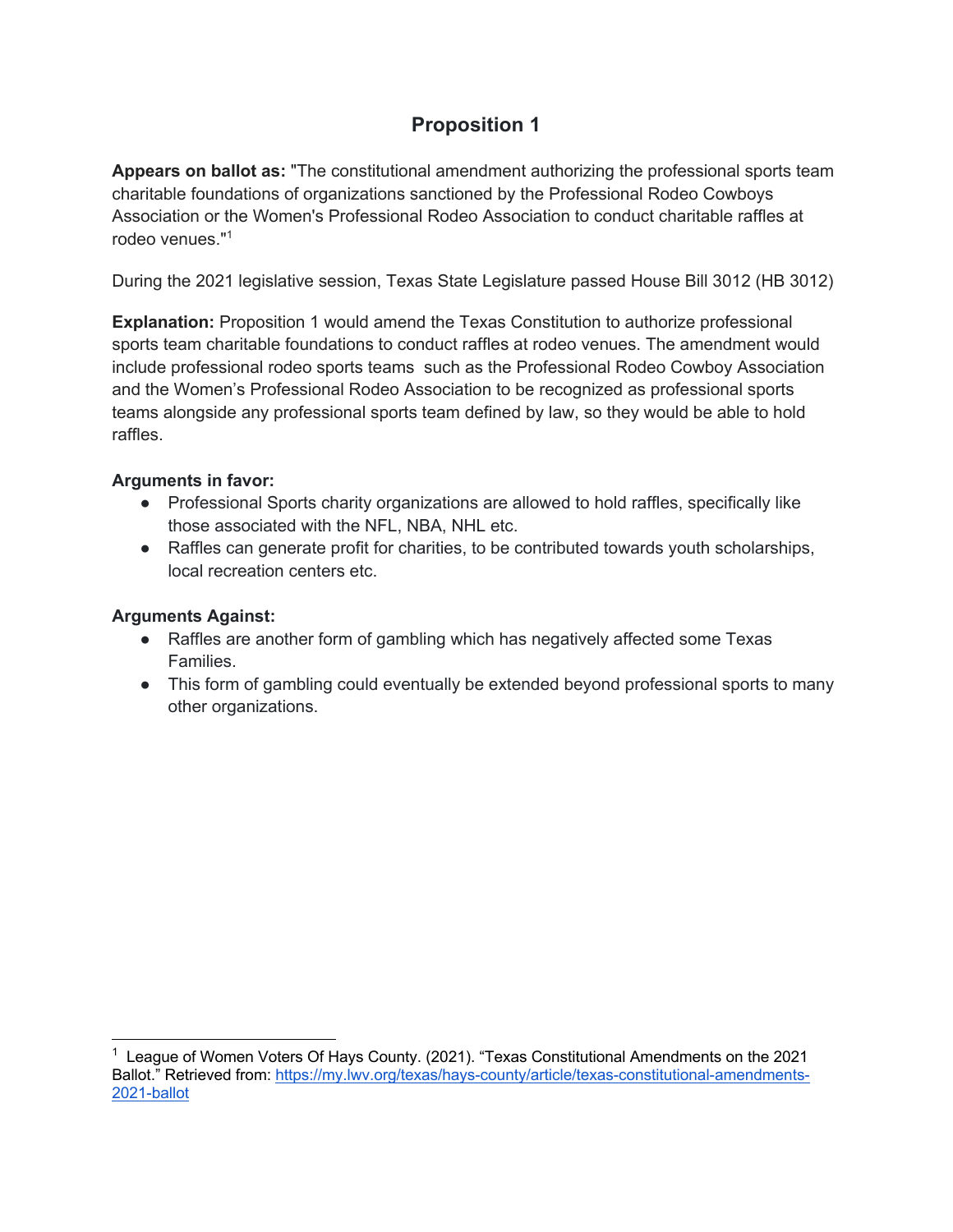**Appears on ballot as:** "The constitutional amendment authorizing a county to finance the development or redevelopment of transportation or infrastructure in unproductive, underdeveloped, or blighted areas in the county."2

**Explanation:** Prop 2 would amend the Texas Constitution to authorize counties to issue Bonds to fund development of transportation and physical and organizational structures in rundown areas. The amendment forbids counties that issue bonds from commiting more than 65 percent of the increase in real estate and personal property to pay back bonds. It would also ban funds from that bond to be used in any aspect of a toll road. $3$ 

### **Arguments in favor:**

- Since the Texas population is increasing, we're going to need to fund necessities such as transportation and infrastructure.
- Counties need the ability to also fund infrastructure and transportation by using bonds and notes.As of now cities and towns are the only ones who are able to finance their infrastructure and transportation needs.
- Texas population is increasing, over time the need for transportation and infrastructure will be needed by counties that are not as developed as other counties. These bonds will aid those counties in the near future.
- Citizens may expect increased property values, the development and or redevelopment of transportation.

### **Arguments Against:**

- The proposition could cause a raise in property taxes through debt expansion.
- There is evidence that Texas residents have too much debt per capita, and that bonds for proposition 2 will keep funds for debt services from going where they might be used better to help individuals.
- The projects could cause a redirection of revenue that might need to go toward other government priority projects.
- In order to pay for the redevelopment of infrastructure, this proposition can expand debt for the state therefore raise taxes for the citizens

### **Support:**

This proposition had strong bipartisan support in both the Texas House and Senate.

 $^{2}$ "Texas Proposition 2, Authorize Counties to Issue Infrastructure bonds in blighted areas amendment " (2021).

https://ballotpedia.org/Texas Proposition 2, Authorize Counties to Issue Infrastructure Bonds in Blig hted Areas Amendment (2021)

<sup>3</sup> "Texas Proposition 2, Authorize Counties to Issue Infrastructure bonds in blighted areas amendment " (2021).

https://ballotpedia.org/Texas\_Proposition\_2,\_Authorize\_Counties\_to\_Issue\_Infrastructure\_Bonds\_in\_Blig hted\_Areas\_Amendment\_(2021)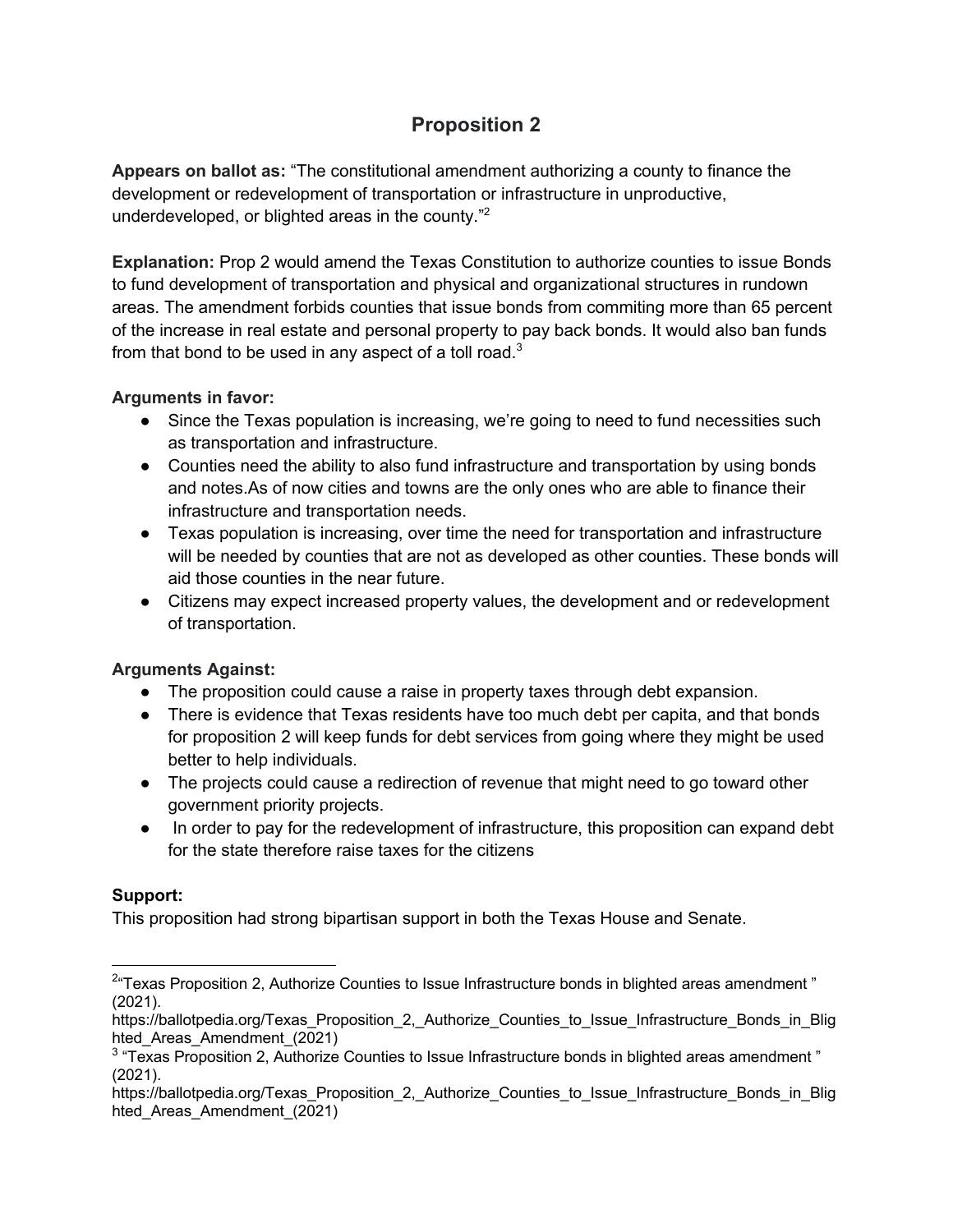**Appears on ballot as:** "The constitutional amendment to prohibit this state or a political subdivision of this state from prohibiting or limiting religious services of religious organizations."<sup>4</sup>

### **Explanation:**

Proposition 3 would amend Article 1 of the Texas Constitution to prevent any state and local governments from creating laws or orders to limit religious services. This is being proposed because during the COVID-19 pandemic, Governor Greg Abbott issued an executive order to Texas's populous cities to convert to online services for religious gatherings, in order to minimize contact with other people to lower the cases of COVID-19. These restrictions were only in effect for twelve days, followed by the governor declaring that religious services were essential, but should be held following federal guidelines.<sup>5</sup>

#### **Argument For:**

- Churches provide crucial support during times of needs. By closing churches, this could reduce services available to the public.
- Closing churches may violate religious freedom guaranteed by the Constitution.
- Government should not determine an individual's right to attend religious services.

### **Argument Against**:

- The proposed amendment could prevent local governments from enforcing safety measures during natural disasters such as tornadoes, hurricanes, or another pandemic.
- Faith does not give a group the right to spread a communicable disease.
- Existing law and the Texas Constitution adequately protect religious organizations.

### **Support:**

This proposition passed the Texas Senate with strong, bipartisan support. In the Texas House, Democrats were less supportive of the proposition, while Republicans unanimously supported.

 $4$  League of Women Voters. (2021.) "Texas Constitutional Amendments on the 2021 Ballot." Retrieved from: https://my.lwv.org/texas/hays-county/article/texas-constitutional-amendment-election

<sup>&</sup>lt;sup>5</sup> Ballotpedia (2021) "Texas Proposition 3, Prohibition on Limiting Religious Serviced or Organizations" Retrieved

from:https://ballotpedia.org/Texas\_Proposition\_3,\_Prohibition\_on\_Limiting\_Religious\_Services\_or\_Organ izations\_Amendment\_(2021)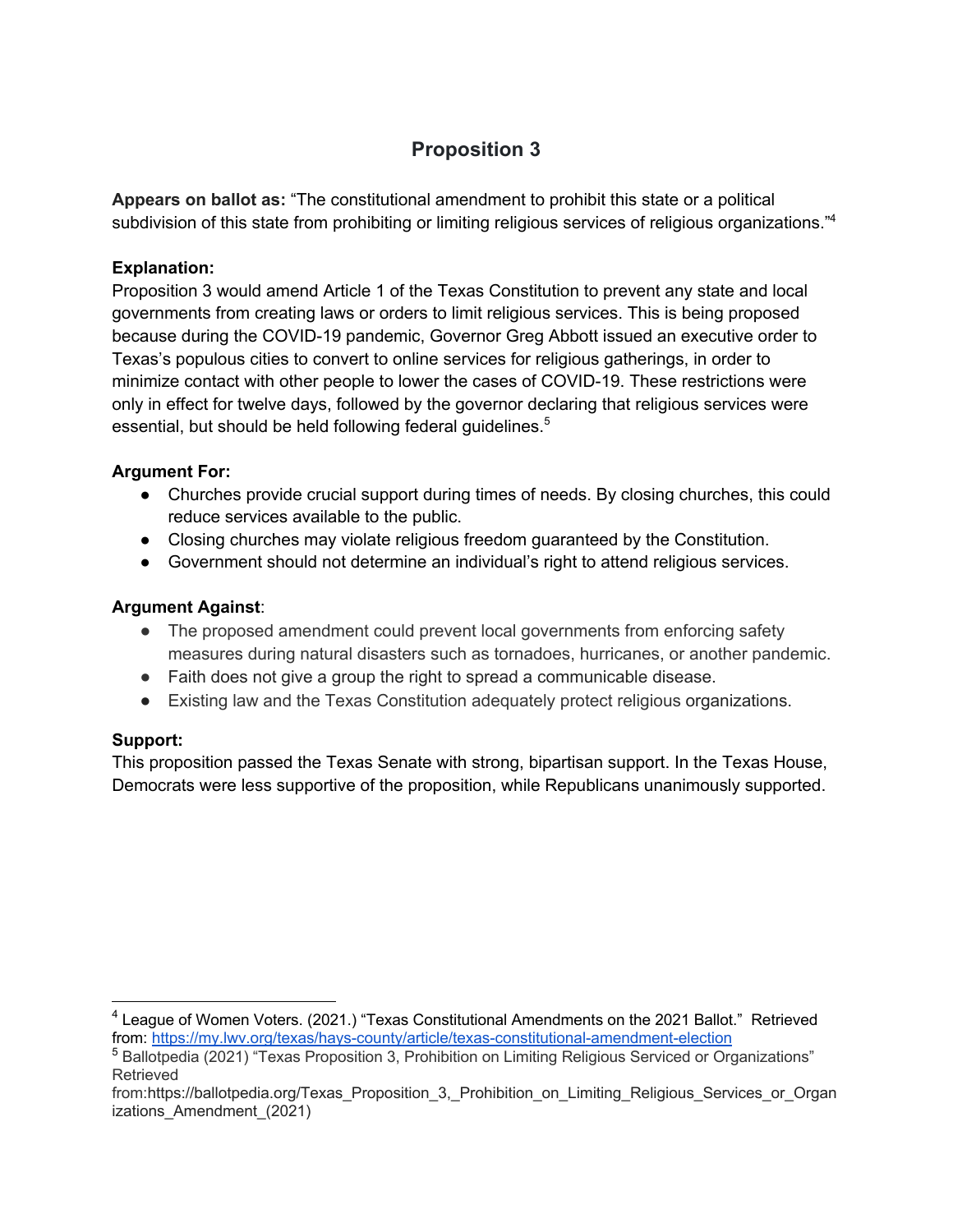**Appears on ballot as:** "The constitutional amendment changing the eligibility requirements for a justice of the supreme court, a judge of the court of criminal appeals, a justice of a court of appeals, and a district judge."<sup>6</sup>

**Explanation**: The purpose of this amendment would be to change the experience requirements of a justice of the supreme court, a judge of the court of criminal appeals, a justice of a court of appeals, and a district judge. If approved, the proposition new eligibility will be as follows:

- All candidates must be a citizen of the United States and a resident of Texas
- Requires that candidates for the supreme court, Texas Court of Criminal Appeals, or a court of appeals, have at least 10 years of experience in Texas as a practicing lawyer or judge of a state or county court
- Candidates for district court have at least 8 years of experience in Texas as a practicing lawyer or judge of a state or county court
- Disqualifies any candidate whose license to practice law has been revoked or suspended during the period of experience requirement
- Applies to those elected or appointed beginning after January 1, 2025

In addition to age and citizenship requirements, current law requires that candidates for Texas Supreme Court, Court of Criminal Appeals, or Court of Appeals must have 10 years of experience as a practicing lawyer or judge, and district court candidates must have 4 years of experience as a practicing lawyer or judge in Texas. $<sup>7</sup>$ </sup>

### **Arguments in favor:**

- The Texas judiciary would have better qualified judges due to the increased number of years of legal experience. With the increased years of experience, the quality of the Texans judiciary system could be enhanced with the inclusion of a judge's license having not been revoked or suspended during the required experience.
- The quality and reputation of the Texas judiciary could be enhanced by the requirement that a judge's license cannot have been revoked or suspended.<sup>8</sup>

### **Arguments against:**

- The requirement for additional years of experience as an attorney could adversely impact the diversity (age, race, gender, etc.) of judicial candidates and judges.
- The amendment could affect the number of candidates who can run for judicial positions, reducing competitiveness for the office.

**Support:** This proposition passed both the Senate and House with strong, bipartisan support.

<sup>6</sup> Legislative Reference Library of Texas. (2021.) "SJR 47, 87th Regular Session." Retrieved from: https://lrl.texas.gov/legis/constAmends/results.cfm

<sup>7</sup> Current Requirements: https://www.txcourts.gov/media/48745/Judge-Qualifications-6\_26\_14.pdf

<sup>8</sup> League of Women Voters. (2021.) "Texas Constitutional Amendments on the 2021 Ballot." Retrieved from: https://my.lwv.org/texas/hays-county/article/texas-constitutional- amendments-2021-ballot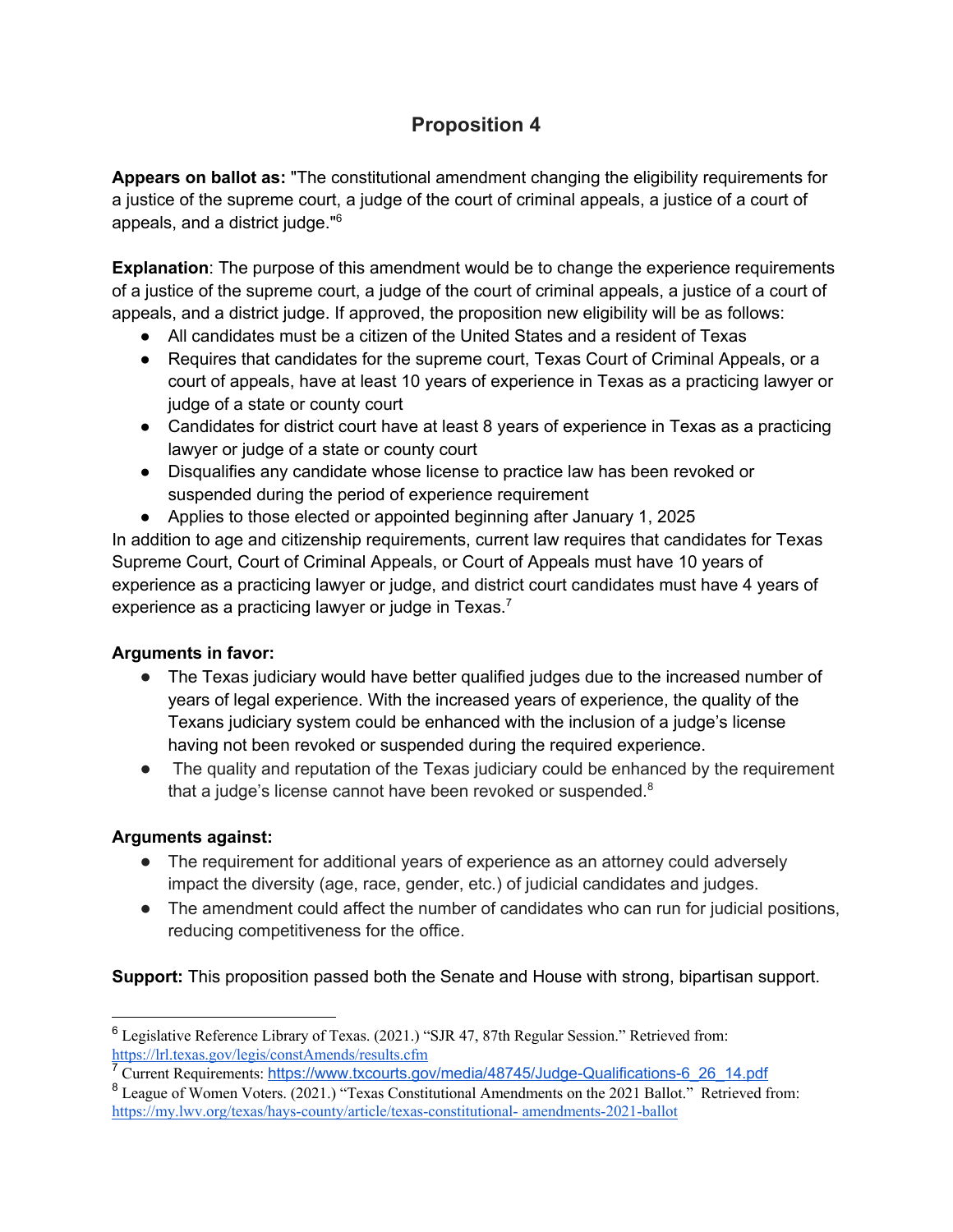**Appears on ballot as**: "The constitutional amendment providing additional powers to the State Commission on Judicial Conduct with respect to candidates for judicial office."

**Explanation**: Proposition 5 would give more power to the State Commission on Judicial Conduct. The State Commission on Judicial Conduct investigates judicial misconduct. This proposition would allow the commission to take action on a broader range of allegations, including those made against judicial candidates, instead of limiting the commission to investigation of misconduct allegations against judges who are currently in office. <sup>9</sup>

### **Argument in favor**:

- Judicial candidates may be charged with misconduct (instead of only judges in office) to allow for a more lawful election. Candidates will be held accountable for things they have done and may become ineligible to run due to wrongful actions.<sup>1</sup>
- It's important that we hear all sides of the judicial candidates and judges including the complaints against them. This could help verify that the candidates and judges follow through on their actions. This procedure can have an outcome of better fit candidates and judges in office through a more thorough screening process.<sup>1</sup>
- This amendment would ensure that complaints against judicial candidates would be listened to and action would be taken. This would enhance the screening process for judges and candidates.
- Representative Jacey Jetton states that there is an unfairness in Judicial elections. Due to the difference in power dynamics between the candidate and the incumbent, passing this amendment would allow equal punishment and equal distribution of power.<sup>10</sup>

### **Argument Against**:

● Opponents argue that the expanded powers are not needed. If there are criticisms against judicial candidates, there are different powers already in place to deal with such issues. Furthermore, too many complaints could add an overwhelming amount of cases for the commission.

### **Support:**

This proposition received unanimous bipartisan support in both chambers of the Texas legislature.

<sup>9</sup> "Texas Constitutional Amendments on the 2021 Ballot." *MyLO*, 26 Aug. 2021, my.lwv.org/texas/hayscounty/article/texas-constitutional-amendments-2021-ballot.

<sup>&</sup>lt;sup>10</sup> "Texas Proposition 5, State Commission on JUDICIAL Conduct Authority over Candidates for Judicial Office AMENDMENT (2021)." *Ballotpedia*,

ballotpedia.org/Texas\_Proposition\_5,\_State\_Commission\_on\_Judicial\_Conduct\_Authority\_Over\_Candidates\_for\_J udicial Office Amendment (2021).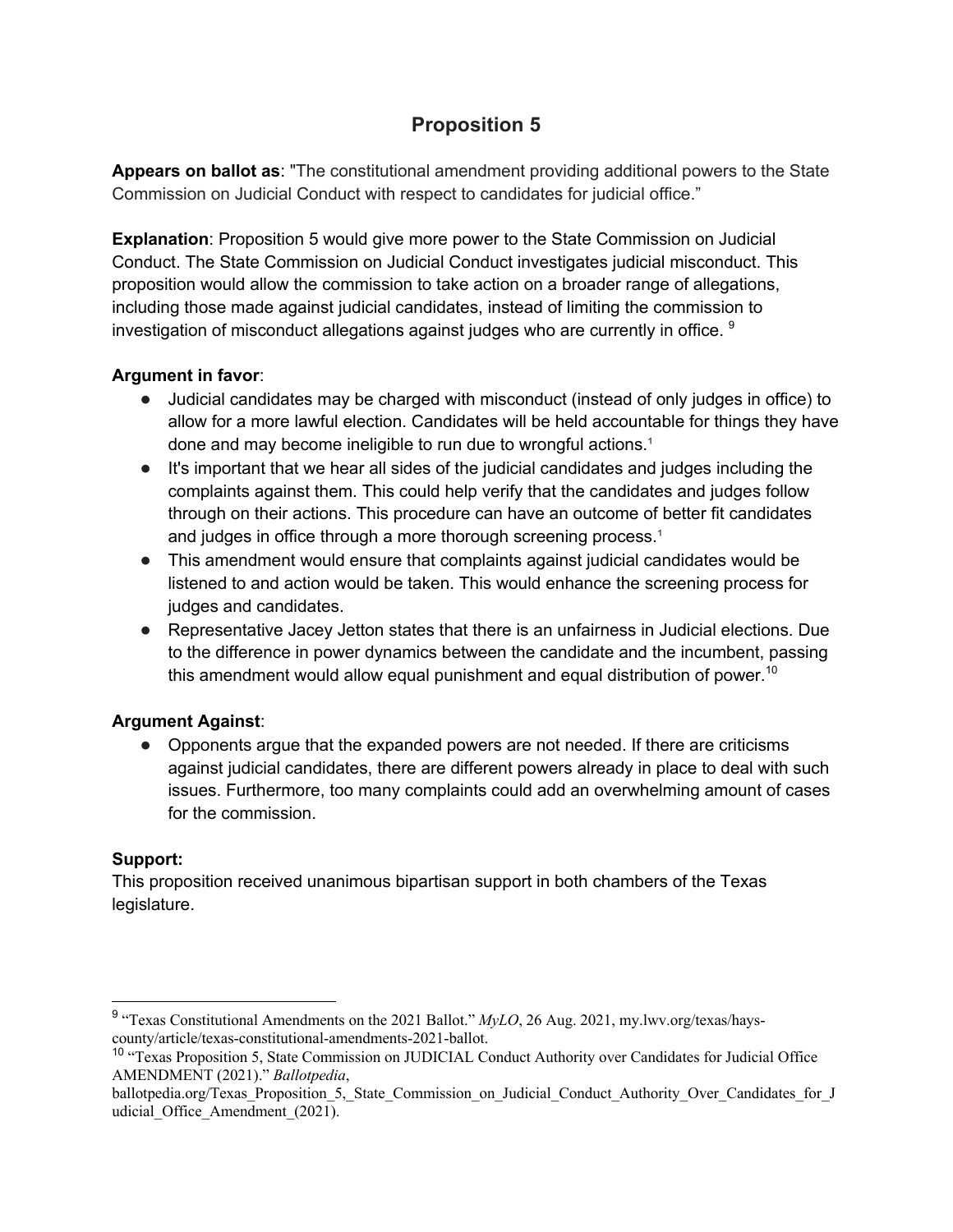**Appears on ballot as:** "The constitutional amendment establishing a right for residents of certain facilities to designate an essential caregiver for in-person visitation."11

**Explanation:** Residents of caregiving facilities, such as nursing homes, would be allowed to designate a caregiver who cannot be prohibited from visitation. It would also let facilities make guidelines for visitation of essential caregivers.

#### **Argument in Favor:**

- With this access to visitation, residents of these facilities can receive emotional support and comfort from their loved ones. Throughout these periods of time, individuals often struggle with poor physical health, which may lead to deteriorating mental and emotional health, and decreasing socialization. Visitation from a loved one can help them feel less lonely, depressed, or anxious.<sup>12</sup>
- This can also be important for residents who have memory, cognitive or physical problems who are in need of a caretaker or additional support. Concern over whether these needs are being met could make families uneasy about being denied access to seeing their family members.

#### **Argument Against:**

- Prevents public health and other government officials from restricting outside access to group facilities in order to keep other residents and employees safe.
- Nursing homes serve their residents with preventative care, therapeutic care, and during a global pandemic, any kind of outside visitation could expose vulnerable residents and staff to disease. Visitation rights potentially expose the residents to more people than the other residents, which creates greater risks of exposure to covid.

### **Support:**

This proposition received strong bipartisan support in both the House and Senate.<sup>13</sup>

 $11$  Hays County, League of Women Voters. "Texas Constitutional Amendments on the 2021 Ballot." *MyLO*, 26 Aug. 2021, https://lwvtexas.org/Constitutional-Amendment-Election

<sup>&</sup>lt;sup>12</sup> Nirmita Panchal, Rabah Kamal, and Feb 2021. "The Implications of Covid-19 for Mental Health and Substance Use." *KFF*, 20 July 2021, www.kff.org/coronavirus-covid-19/issue-brief/the-implications-ofcovid-19-for-mental-health-and-substance-use/.

<sup>13</sup> *Texas 2021 ballot measures*. Ballotpedia. (n.d.). https://ballotpedia.org/Texas\_2021\_ballot\_measures.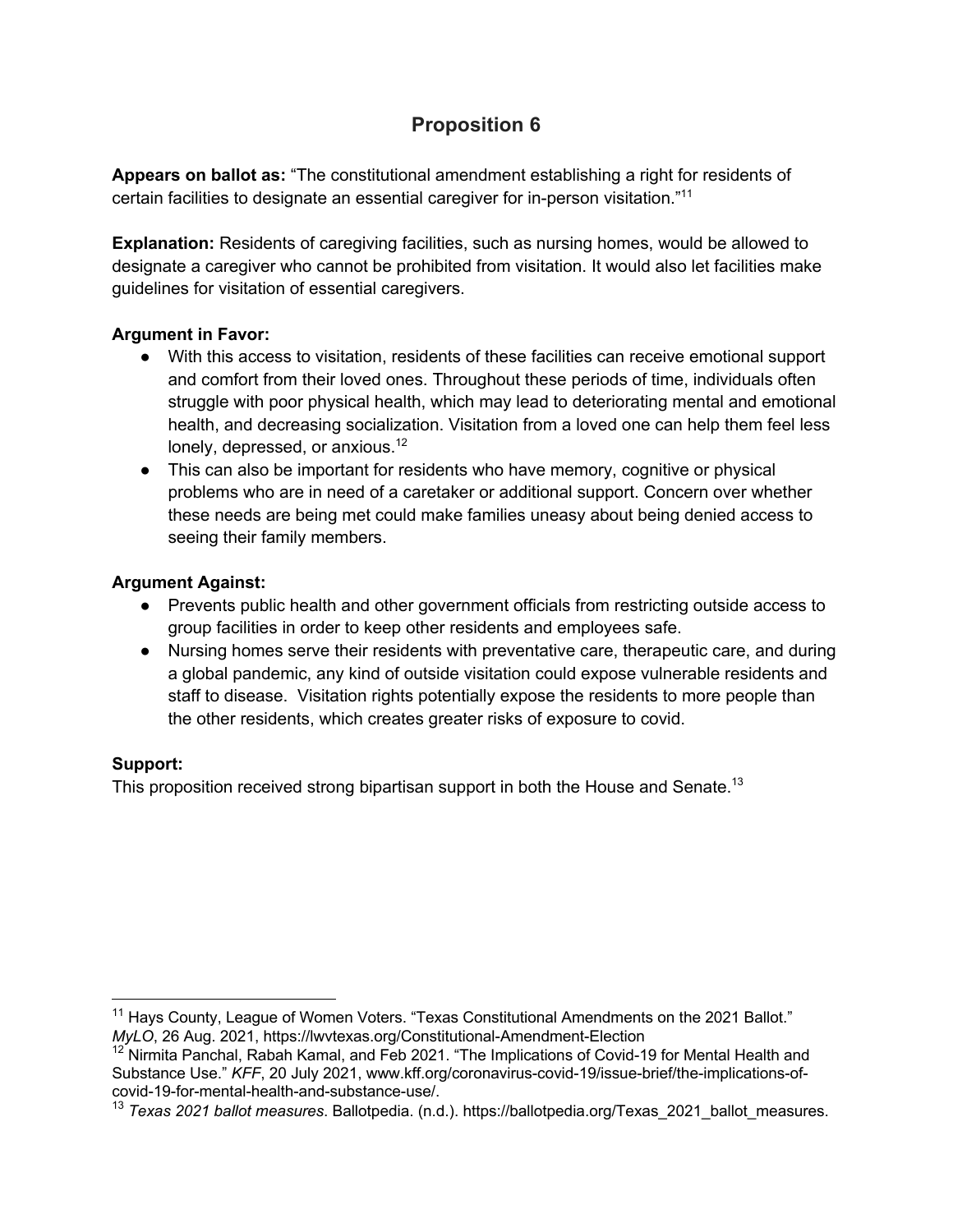**Appears on ballot as:** "The constitutional amendment to allow the surviving spouse of a person who is disabled to receive a limitation on the school district ad valorem taxes on the spouse's residence homestead if the spouse is 55 years of age or older at the time of the person's death."

**Explanation:** Allows surviving spouses to pay lower property taxes after the death of disabled partner over the age of 55. In order to qualify, the spouse must have been at least 55 when the disabled partner died and still lives in the home. This is similar to the already in place 'widow tax' in many states, and would be a sort of extension to the timeline of these rules already placed in order to ease finances, regardless of gender.

### **Argument in favor:**

- Voting "yes" supports amending the state constitution to allow the lowering of payment for property taxes for those whose disabled partners had been at least 55 when they passed. Representative Jake Ellzy (R) said, "The surviving spouse of a disabled homeowner should not be saddled with an unexpected large increase in their tax bill. That only magnifies the tragedy of the loss of their spouse and if they are on a fixed income it even further compounds their difficulties." 14
- Also, those in favor of this proposition argue that, "The proposition validates a state law already passed and clarifies that the law is to be enforced". And it implements a law that has already been passed that just needs to be enforced.

### **Argument against:**

- This amendment will decrease tax revenues for the school district by lowering taxable property values.
- This amendment will pave the way for other propositions similar in nature which could negatively impact school districts in the future.15

### **Support:**

This proposition received strong bipartisan support in both the House and Senate.

 $14$  Antram, Victoria. 2021. "The Texas legislature sends amendment on homestead tax limits for surviving spouses of disabled to November ballot" https://news.ballotpedia.org/2021/05/20/the-texas-legislaturesends-amendment-on-homestead-tax-limits-for-surviving-spouses-of-disabled-to-november-ballot/ <sup>15</sup> "Texas Proposition 7, Homestead Tax Limit for Surviving Spouses of Disabled Amendment" https://ballotpedia.org/Texas\_Proposition\_7,\_Homestead\_Tax\_Limit\_for\_Surviving\_Spouses\_of\_Disabled Individuals Amendment (2021)